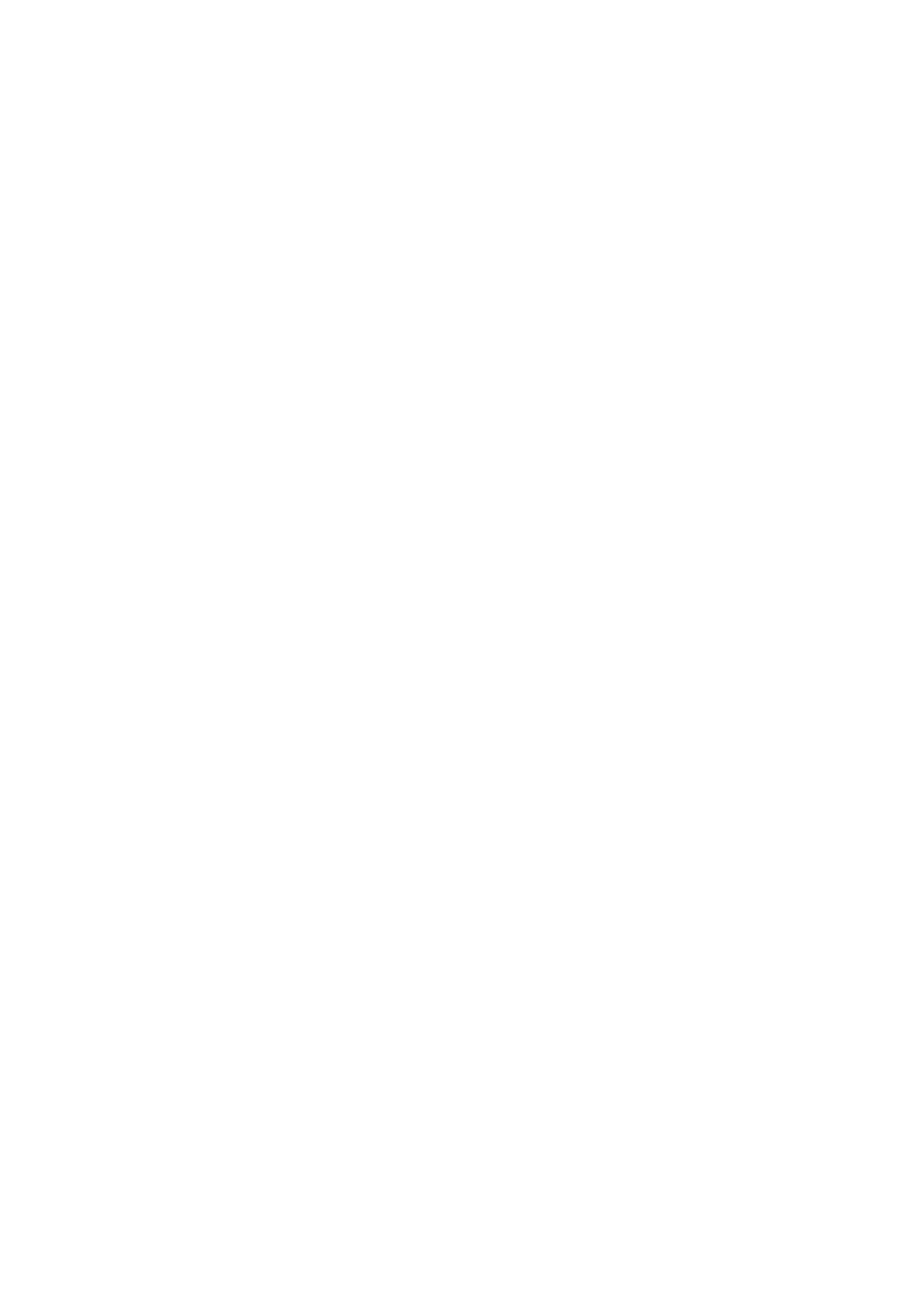# **Introduction**

# **The Public Interest Advocacy Centre**

The Public Interest Advocacy Centre (PIAC) is an independent, non-profit law and policy organisation. PIAC works for a fair, just and democratic society, empowering citizens, consumers and communities by taking strategic action on public interest issues.

PIAC identifies public interest issues and, where possible and appropriate, works co-operatively with other organisations to advocate for individuals and groups affected. PIAC seeks to:

- expose and redress unjust or unsafe practices, deficient laws or policies;
- promote accountable, transparent and responsive government;
- encourage, influence and inform public debate on issues affecting legal and democratic rights; and
- promote the development of law that reflects the public interest;
- develop and assist community organisations with a public interest focus to pursue the interests of the communities they represent;
- develop models to respond to unmet legal need; and
- maintain an effective and sustainable organisation.

Established in July 1982 as an initiative of the (then) Law Foundation of New South Wales, with support from the NSW Legal Aid Commission, PIAC was the first, and remains the only broadly based public interest legal centre in Australia. Financial support for PIAC comes primarily from the NSW Public Purpose Fund and the Commonwealth and State Community Legal Services Program. PIAC also receives funding from the Industry and Investment NSW for its work on energy and water, and from Allens Arthur Robinson for its Indigenous Justice Program. PIAC also generates income from project and case grants, seminars, consultancy fees, donations and recovery of costs in legal actions.

#### **PIAC's work on inquests and coronial law reform**

PIAC has an active interest in Coroners' Inquests both from a policy perspective and as a community legal centre that represents families of deceased persons in inquests in NSW.

In 1988, PIAC's 'Coronial Project' produced several papers advocating law and policy reform of the coronial system in NSW. In 1991, PIAC produced a guide setting out accessible information on the coronial system for families and friends of the deceased. In 1989, PIAC also published *Death in the Hands of the State*, which dealt with the issue of deaths in custody.

In 2006, PIAC represented the family of Scott Simpson at the Inquest into his death by suicide at Long Bay Correctional Facility. More recently, PIAC represented the family of Mark Holcroft, who died in custody in a prison van in 2009.

PIAC is an active member of the Australian Inquest Alliance, a national organisation formed in 2010 to advocate for reform of coronial law and practice.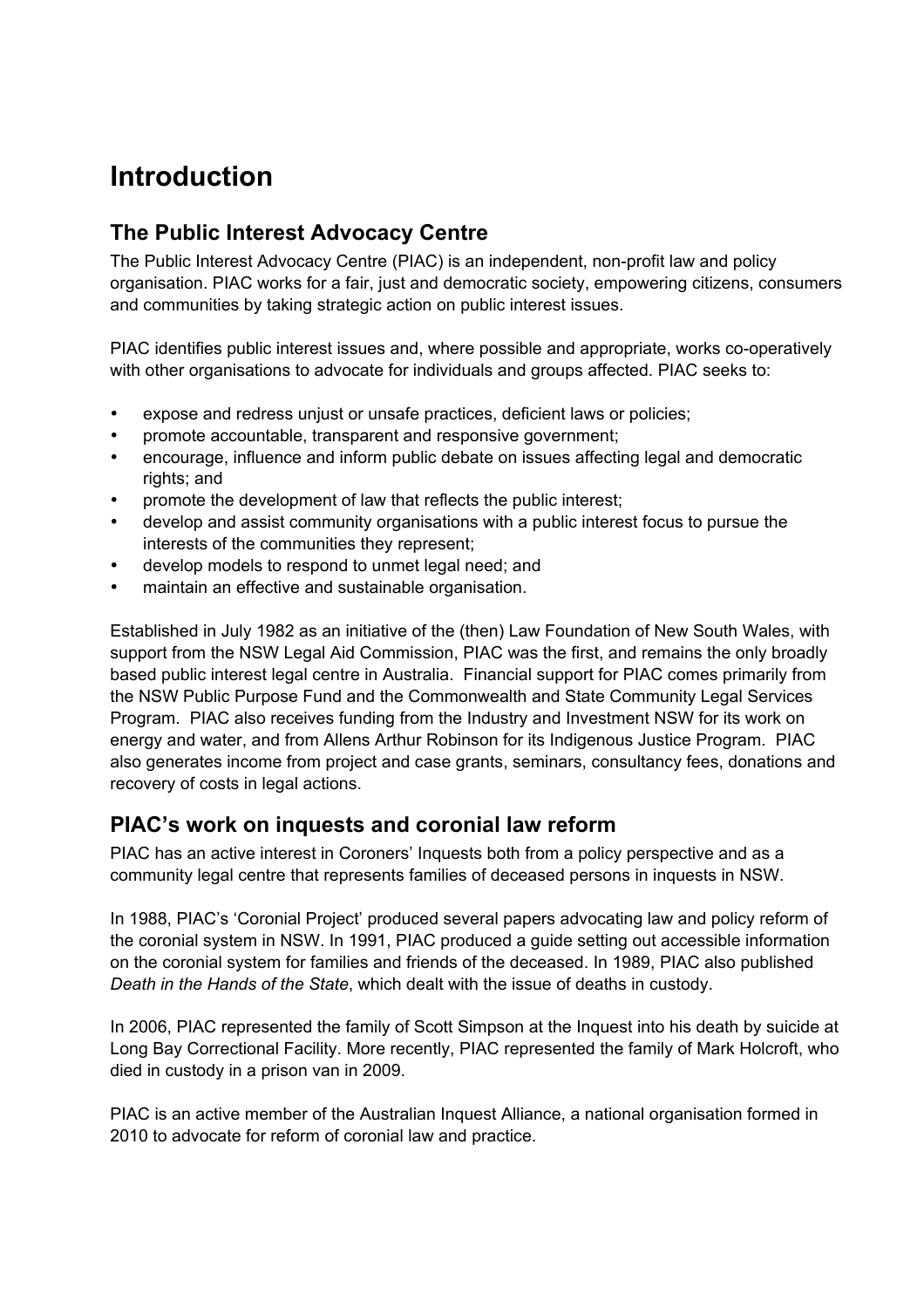# **1. Summary**

PIAC welcomes the opportunity to comment on the Western Australian (WA) Law Reform Commission's Discussion Paper released as part of its Review of Coronial Practice in Western Australia (the Discussion Paper). PIAC commends this Discussion Paper for raising many important issues regarding coronial law and practice.

PIAC's direct experience with inquests has been almost exclusively before Coroners' Courts in NSW. However, as a member of the Australian Inquest Alliance, we have had the opportunity of communicating with other legal centres and organisations throughout Australia in relation to their experiences representing families in inquests. This has given us a strong sense of the reforms needed to improve coronial law and process in all jurisdictions in Australia.

In this submission, PIAC addresses only some of the many specific proposals and questions posed by the Discussion Paper. The submission firstly addresses five areas that PIAC considers are essential reforms for Australian coronial law and practice. The submission then deals with three specific proposals made in the Discussion Paper.

# **2. Essential reforms in Australian coronial practice**

#### **2.1 Clarifying and strengthening the coroner's role in prevention**

PIAC recognises that Coroners have played and continue to play an essential role in preventing deaths in all Australian jurisdictions. PIAC notes that one of the objectives of the WA Government's reference to the WA Law Reform Commission is 'to strengthen and support the prevention role of the coroner'. PIAC strongly supports that objective.

There has undoubtedly been an increasing trend across all jurisdictions for Australian coroners to make findings and recommendations that are aimed directly at preventing future deaths. Sometimes the findings have gone far beyond responding to the immediate cause of death and they make comment about more systemic issues, such as the institutional and structural causes of the death in question. This has led to recommendations for law reform and systemic change in government authorities and government services as well as organisations and private bodies that are aimed at prevention.

Nevertheless, families and their legal representatives are sometimes prohibited by coroners from raising matters that are seen as too remote from the immediate 'manner and cause of death'. Similarly, coroners are often reluctant to make recommendations considered too remote from the immediate and direct cause of death. For example, in a death by suicide, coroners may be willing to examine events that occurred in the days or weeks before a person's death, but are reluctant to deal with systemic failures that may have occurred in the preceding months or even years, which can at least be argued are as much contributing factors towards the death as those occurring immediately before the death.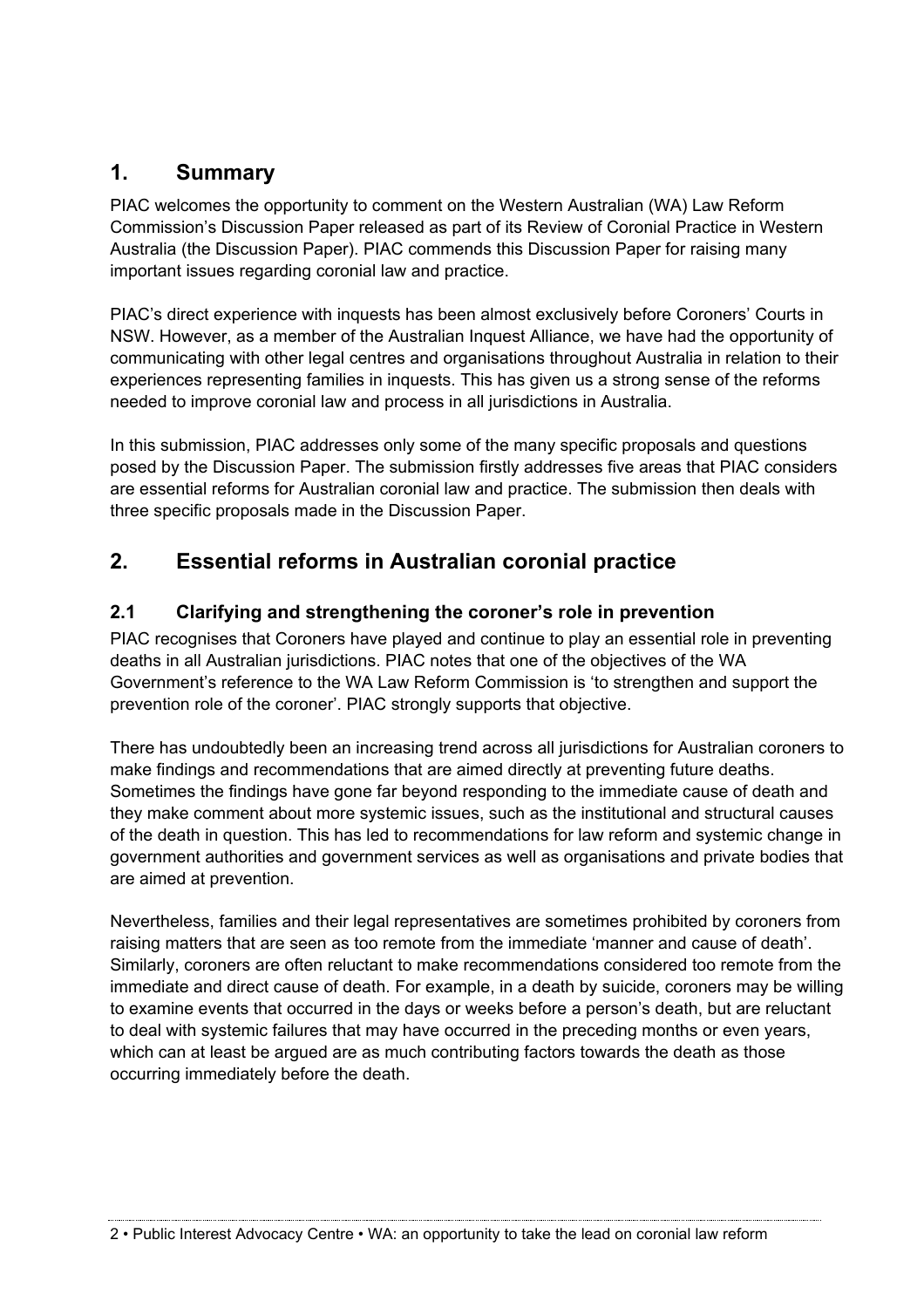As the Supreme Court of Victoria affirmed in *Harmsworth v State Coroner of Victoria*<sup>1</sup> (*Harmsworth*), coroners' powers in Australia are limited. In this case, the Court held that the power to make recommendations arises as a consequence of the obligation to make findings. The Court, referring to statutory provisions about coroners' recommendations, held that

[t]hey are not separate or distinct sources of power enabling a coroner to enquire for the sole or dominant reason of making comment or recommendation.<sup>2</sup>

PIAC submits that limiting the coroner's power to make recommendations limits the coroner's role in preventing deaths. Clear legislative mandates are needed to give coroners broader powers to make appropriate recommendations.

Section 25 of the *Coroners Act 1996* (WA) states:

A coroner may comment on any matter connected with the death, including matters relating to public health and safety or the administration of justice.

An identical provision is found in the current *Coroners Act 2009* (Vic) and in its predecessor, the *Coroners Act 1985* (Vic), which was the legislation that applied at the time of *Harmsworth*.

Similarly, in X v Deputy State Coroner of NSW,<sup>3</sup> O'Keefe J found that the making of recommendations was not one of the 'primary duties' of a coroner in NSW.

PIAC submits that it is important that coroners have broad powers to make recommendations in relation to the 'manner and cause of death', interpreted broadly to include all matters that could have prevented it.

PIAC refers the Law Reform Commission to s 4(2)(b) of the *Coroners Act 2006* (NZ), which specifically gives New Zealand coroners the power to:

Make specified recommendations or comments that, in the coroner's opinion may, if drawn to public attention, reduce the chances of the occurrence of other deaths in circumstances similar to those in which the death occurred.

Section 57 of the New Zealand Act sets out the 'purposes of inquiries' under that Act .The first purpose is the familiar 'causes' and 'circumstances' of the death.

The second purpose is:

... to make recommendations or comments that, in the coroner's opinion may, if drawn to public attention, reduce the chances of the occurrence of other deaths in circumstances similar to those in which the death occurred.

 $1$  (1989) VR 989.

<sup>2</sup> Ibid 996.

<sup>&</sup>lt;sup>3</sup> [2001] NSWSC 46.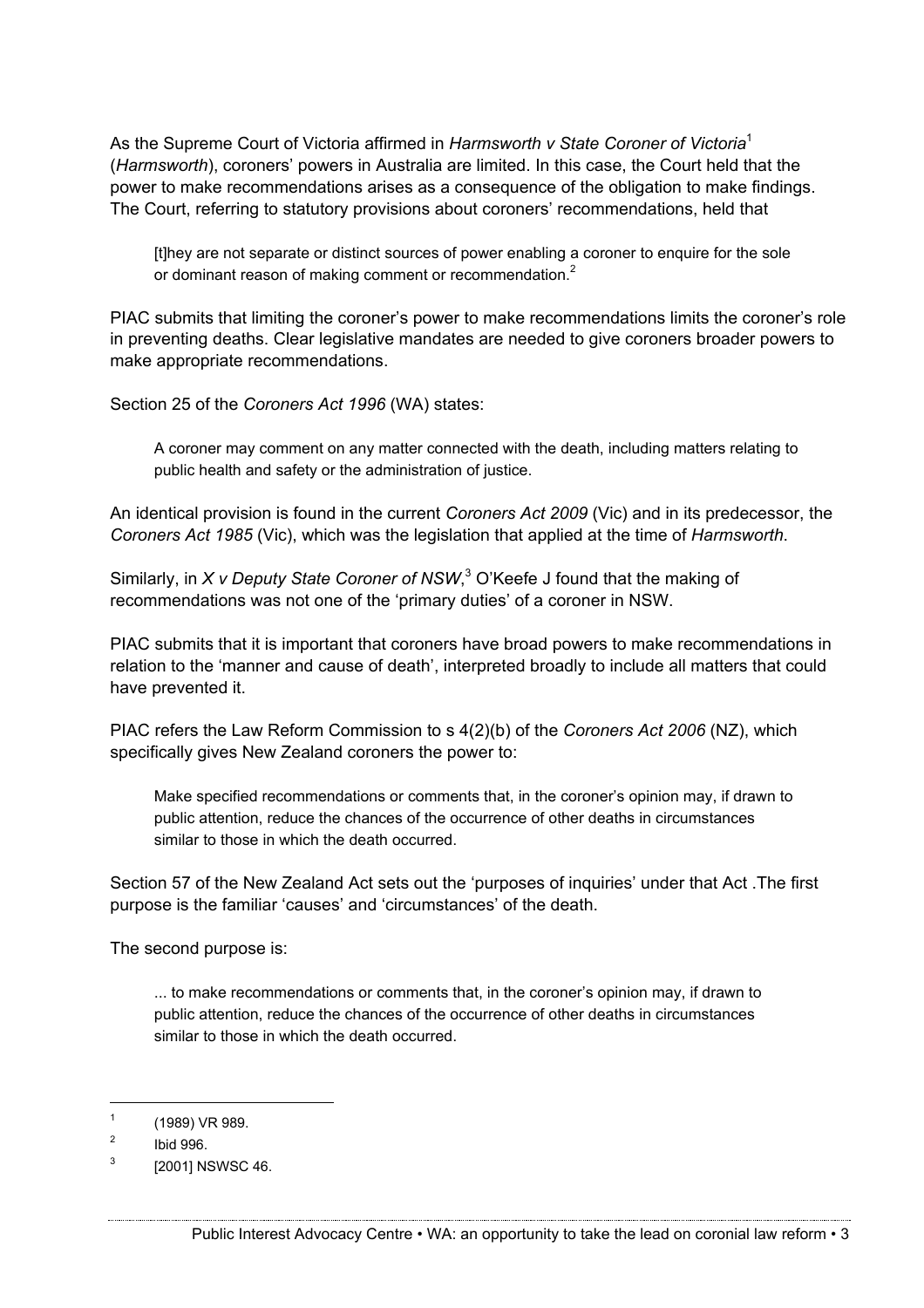The third purpose is to refer appropriate deaths to investigative agencies.

The *Coroners Act 2006 (*NZ) was enacted after recommendations in a report from the New Zealand Law Commission in 2000.

PIAC endorses the following comments of the New Zealand Law Commission, which relate to the way in which inquests are conducted in Australia today, and the possibilities for enhancing the role of Australian coroners, particularly in making recommendations to prevent future deaths:

The inquiries of the Coroner should not be limited to matters of mere formality, but should be of social and statistical significance in a modern community.

Recent research into the investigation and analysis of accidents and death has revealed the crucial importance of not focusing exclusively on what seems to be the immediate cause of a fatality: the primary causes can and frequently do lie much deeper. In this context it has progressively become evident that the fundamental causes of fatalities, and therefore the measures needed to avoid recurrence, can require a much broader perspective than the one currently adopted by Coroners.

With certain notable exceptions ... deaths tend to be considered in isolation. There is no system for appraisal of the background factors contributing to the death to determine whether it is an isolated episode or an example of a deeper seated problem. The Commission considers it imperative that an investigation into the possibility of fundamental causes be a regular exercise of the Coroner's functions. A true appraisal of apparently insignificant incidents can reveal, and then remove or reduce, the risk of disaster. $4$ 

The reports of the Royal Commission into Aboriginal Deaths in Custody, released over 20 years ago, also recommended broader powers for coroners in order to prevent deaths, citing recommendations from PIAC at that time:

A coroner inquiring into deaths in custody should be required by law to investigate not only the immediate cause and circumstance of death, but also the quality of the care, treatment and supervision of the deceased prior to death. A coroner inquiring into a death in custody should be required to make findings on those matters which are required to be investigated. The setting of precise statutory criteria is a matter for the government in each jurisdiction. I draw attention to a *'Preliminary Note to the Attorney-General of New South Wales: Review of the Coronial System in New South Wales'* prepared by the Public Interest Advocacy Centre. In that paper, it is suggested that coroners be obliged to report on the following matters:

the cause or causes of such death and any incident resulting in the death; the reasonable precautions, if any, whereby the death and the incident resulting in the death might have been avoided;

4 • Public Interest Advocacy Centre • WA: an opportunity to take the lead on coronial law reform

 <sup>4</sup> Law Commission of New Zealand, *Coroners, Report No 62,* cited in Ian Freckleton, 'Reforming Coronership: International Perspectives and Contemporary Developments' (2008) 16 *Journal of Law and Medicine* 379, 381.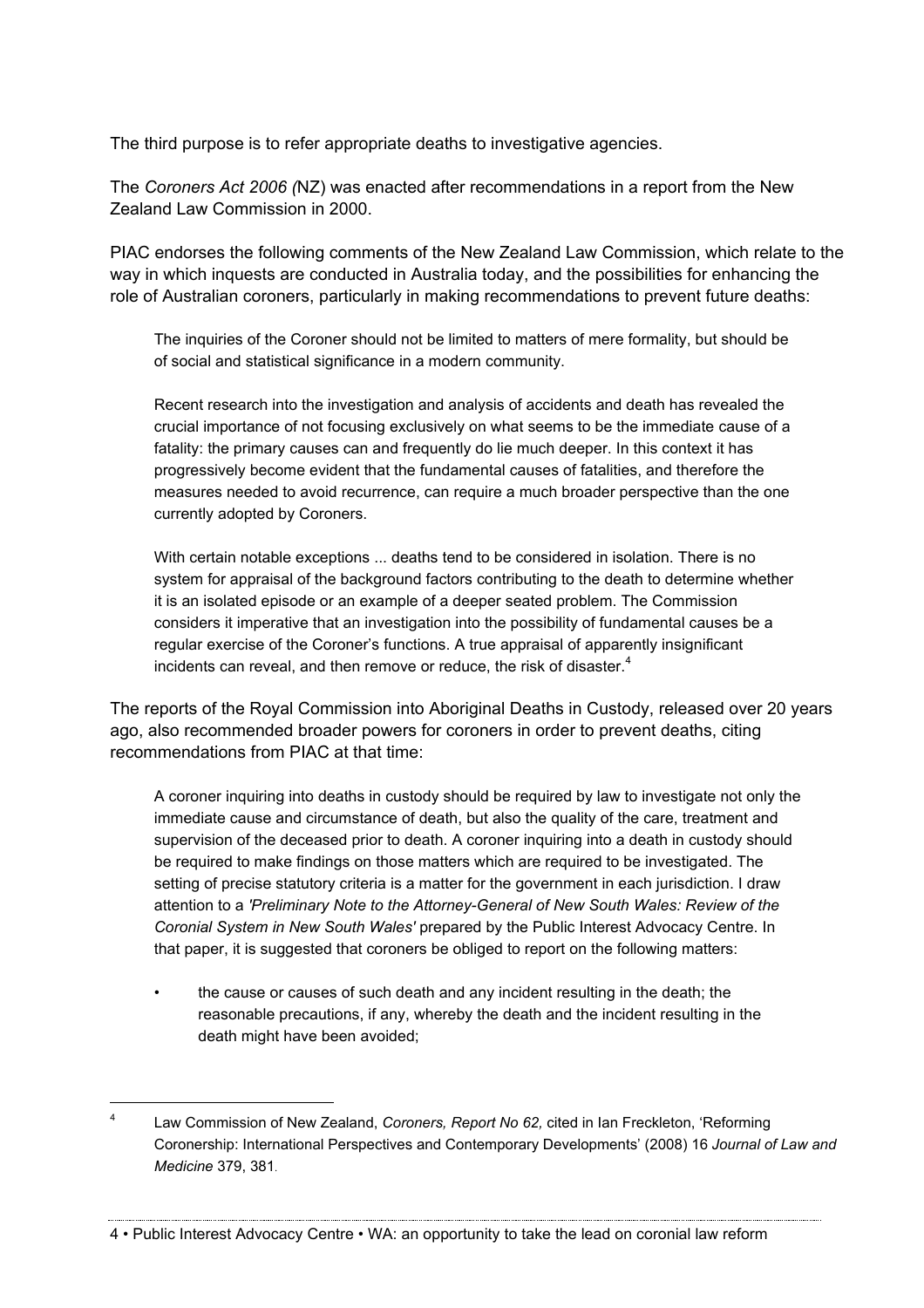- the defects, if any, in any system of working which contributed to the death or to such incident; and
- any other factors which are relevant to the circumstances of the death.<sup>5</sup>

PIAC again submits that these principles should be at the core of any reform of Australia's coronial system.

It is not enough to give coroners powers to make recommendations. That power is now established in all Australian jurisdictions. Legislation should not only give coroners the power to make recommendations, but also include clear provisions, similar to s 57 of the *Coroners Act 2006* (NZ), which state that making recommendations with the aim of preventing similar deaths occurring in future is one of the primary purposes of inquests.

#### **2.2 Ensuring that governments listen to and respond to the recommendations of coroners**

In Australia, there has been a lack of administrative and legal mechanisms to mandate responses to coroners' recommendations from governments and other bodies. The inadequacy of both policy and law in Australian jurisdictions in this regard was highlighted early in 2009 in a study by Watterson, Brown and McKenzie published in the *Australian Indigenous Law Review*. 6

The study tracked the response of government agencies to 484 coroners' recommendations in 185 inquests around Australia, mostly in 2004, arising from both Indigenous and non-Indigenous deaths. The survey revealed that fewer than half of coroners' recommendations to prevent future deaths are being implemented by governments across Australia. Less than half had been implemented in NSW (48%), ahead of only Tasmania (41%) and Victoria (26%). The ACT (70%) and the Northern Territory (65%) had the best implementation record. The survey revealed what Watterson has called 'ad hoc implementation of coronial recommendations by State and Territory governments and agencies'.<sup>7</sup>

Watterson concluded that:

The fate of coronial recommendations is often left to media pressure, advocacy group intervention, and family and community action. The upshot of these systemic failures is that governments, coroners, families and the community know very little about whether or not coronial recommendations are in fact implemented.<sup>8</sup>

The Royal Commission into Aboriginal Deaths in Custody made the following recommendations:

 <sup>5</sup> Commonwealth, Royal Commission into Aboriginal Deaths in Custody*, National Report (*1991*)* vol 1 *[4.7.4].*

<sup>&</sup>lt;sup>6</sup> Ray Watterson, Penny Brown and John McKenzie, 'Coronial Recommendations and the Prevention of Indigenous Death' (2008) 12 (Special Edition 2) *Australian Indigenous Law Review* 4.

 $7$  Ray Watterson, 'Coroners and Indigenous Death' (Paper presented at the 4th National Indigenous Legal Conference, Adelaide, 24-25 September 2009) 7 < http://www.docstoc.com/docs/31894856/Coroners-and-Indigenous-Death > at 17 August 2011.

 $8$  Ibid.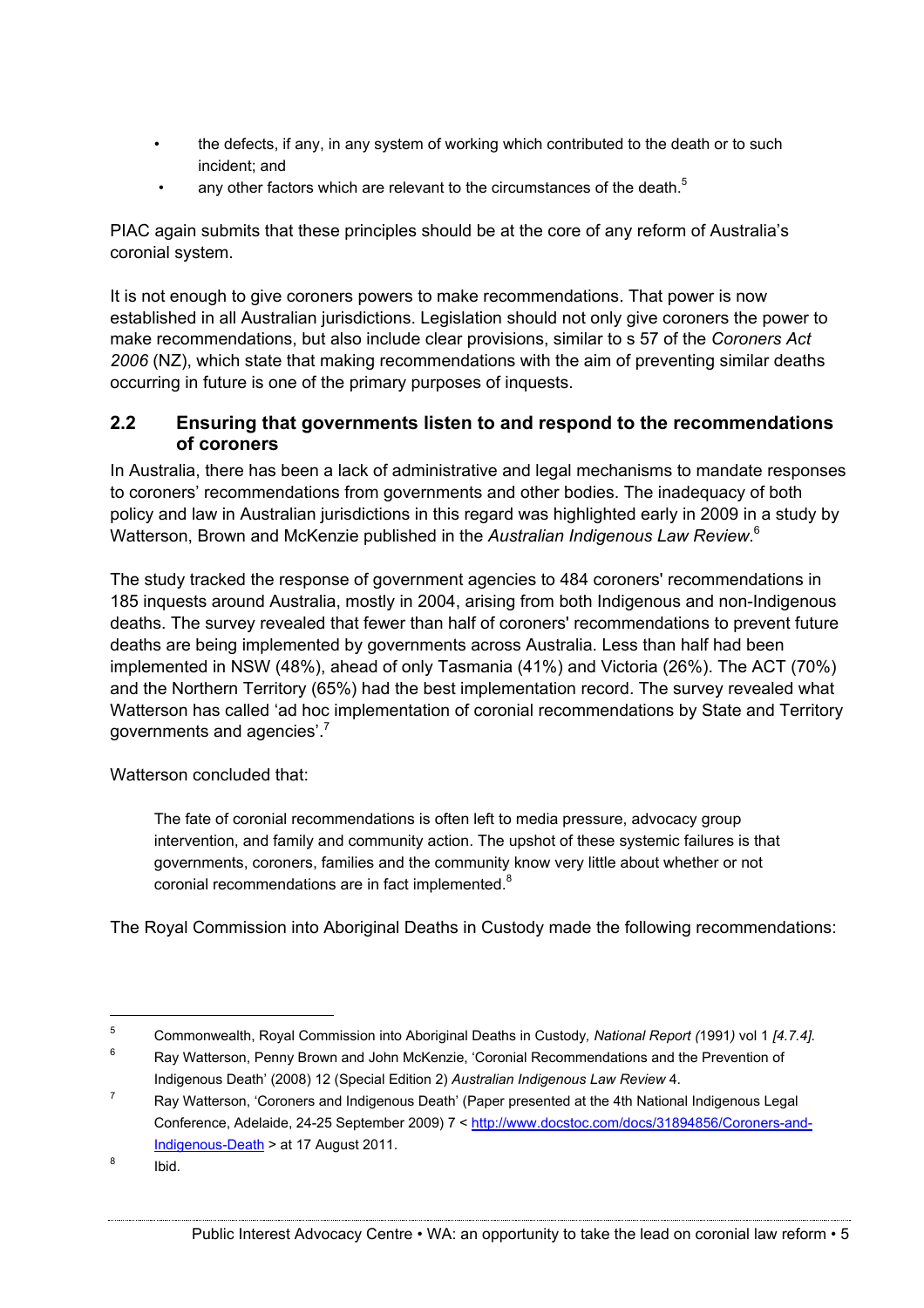- 14. That copies of the findings and recommendations of the Coroner be provided by the Coroners Office to all parties who appeared at the inquest, to the Attorney-General or Minister for Justice of the State or Territory in which the inquest was conducted, to the Minister of the Crown with responsibility for the relevant custodial agency or department and to such other persons as the Coroner deems appropriate. (1:172)
- 15. That within three calendar months of publication of the findings and recommendations of the Coroner as to any death in custody, any agency or department to which a copy of the findings and recommendations has been delivered by the Coroner shall provide, in writing, to the Minister of the Crown with responsibility for that agency or department, its response to the findings and recommendations, which should include a report as to whether any action has been taken or is proposed to be taken with respect to any person. (1:172)
- 16. That the relevant Ministers of the Crown to whom responses are delivered by agencies or departments, as provided for in Recommendation 15, provide copies of each such response to all parties who appeared before the Coroner at the inquest, to the Coroner who conducted the inquest and to the State Coroner. That the State Coroner be empowered to call for such further explanations or information as he or she considers necessary, including reports as to further action taken in relation to the recommendation.
- 17. That the State Coroner be required to report annually in writing to the Attorney-General or Minister for Justice, (such report to be tabled in Parliament), as to deaths in custody generally within the jurisdiction and, in particular, as to findings and recommendations made by Coroners pursuant to the terms of Recommendation 13 above and as to the responses to such findings and recommendations provided pursuant to the terms of Recommendation 16 above.
- 18. That the State Coroner, in reporting to the Attorney-General or Minister for Justice, be empowered to make such recommendations as the State Coroner deems fit with respect to the prevention of deaths in custody.<sup>9</sup>

Since the Watterson et al paper, the redrafted Victorian *Coroners Act 2008* now contains the following in s 72:

- 1) A coroner may report to the Attorney-General on a death or fire which the coroner has investigated.
- (2) A coroner may make recommendations to any Minister, public statutory authority or entity on any matter connected with a death or fire which the coroner has investigated, including recommendations relating to public health and safety or the administration of justice.

 <sup>9</sup> Cited in Watterson, Brown and McKenzie, above n 6, 6-7.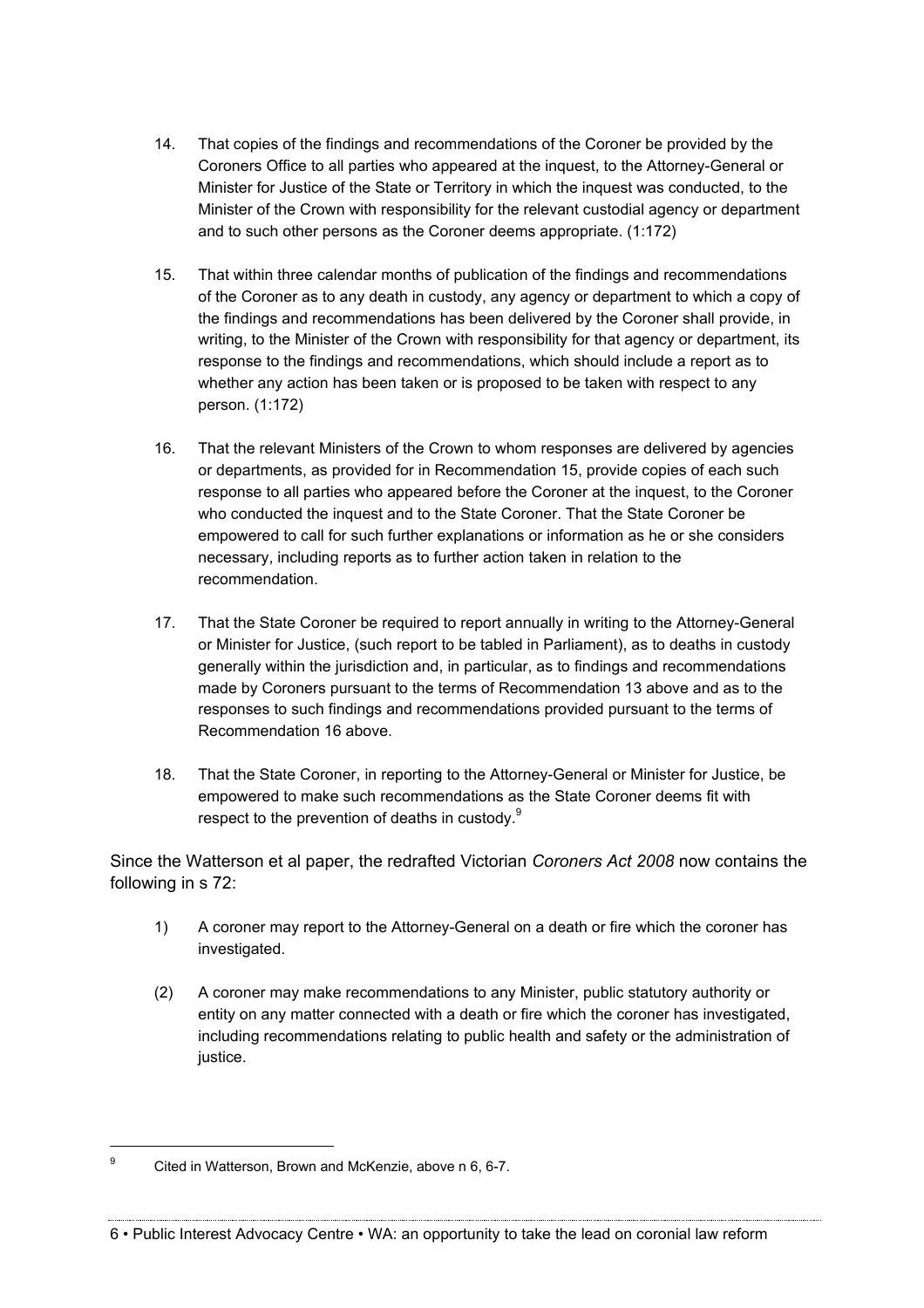- (3) If a public statutory authority or entity receives recommendations made by the coroner under subsection (2), the public statutory authority or entity must provide a written response, not later than 3 months after the date of receipt of the recommendations, in accordance with subsection (4).
- (4) A written response to the coroner by a public statutory authority or entity must specify a statement of action (if any) that has, is or will be taken in relation to the recommendations made by the coroner.
- (5) The coroner must
	- (a) publish the response of a public authority or entity on the Internet; and
	- (b) provide a copy of the response to any person- (i) who has advised the principal registrar that they have an interest in the subject of the recommendations; and (ii) who the principal registrar considers to have a sufficient interest in the subject of the recommendations.

This represents the most comprehensive provision of its nature in Australian jurisdictions, and PIAC recommends that all Australian jurisdictions, including WA, adopt a similar provision in their respective coronial legislation.

PIAC also considers that recommendations from inquests arising from certain categories of deaths should also be referred to the respective parliaments in the jurisdiction where the death occurred, with the government being required to table a response after a set time period.

Where a person dies in the care of the state, in particular where they are in custody, including police custody, there is a strong argument that the parliament as well as the executive should be part of the process that responds to coroners' recommendations. Having the parliament involved ensures an extra level of public scrutiny of responses to recommendations from coroners by governments and their agencies.

Section 25 of the *Coroners Act 2003* (SA) reflects this position, mandating the reporting to Parliament of recommendations and the tabling of timely responses by government in relation to inquests arising from deaths in custody.

PIAC submits that all deaths in custody and all deaths where the police are present or somehow involved should be subject to such a provision in all Australian jurisdictions.

#### **2.3 Legal representation of families at inquests**

PIAC strongly supports Proposal 70, which calls for government funding for representation of families at inquests. PIAC agrees with the comments, at pages 147 to 148 of the Discussion Paper, that legal representation of parties at an inquest does not necessarily lead to a more adversarial approach. PIAC notes that coroners have powers to ensure that witnesses are always treated with respect and in accordance with the principles of procedural fairness.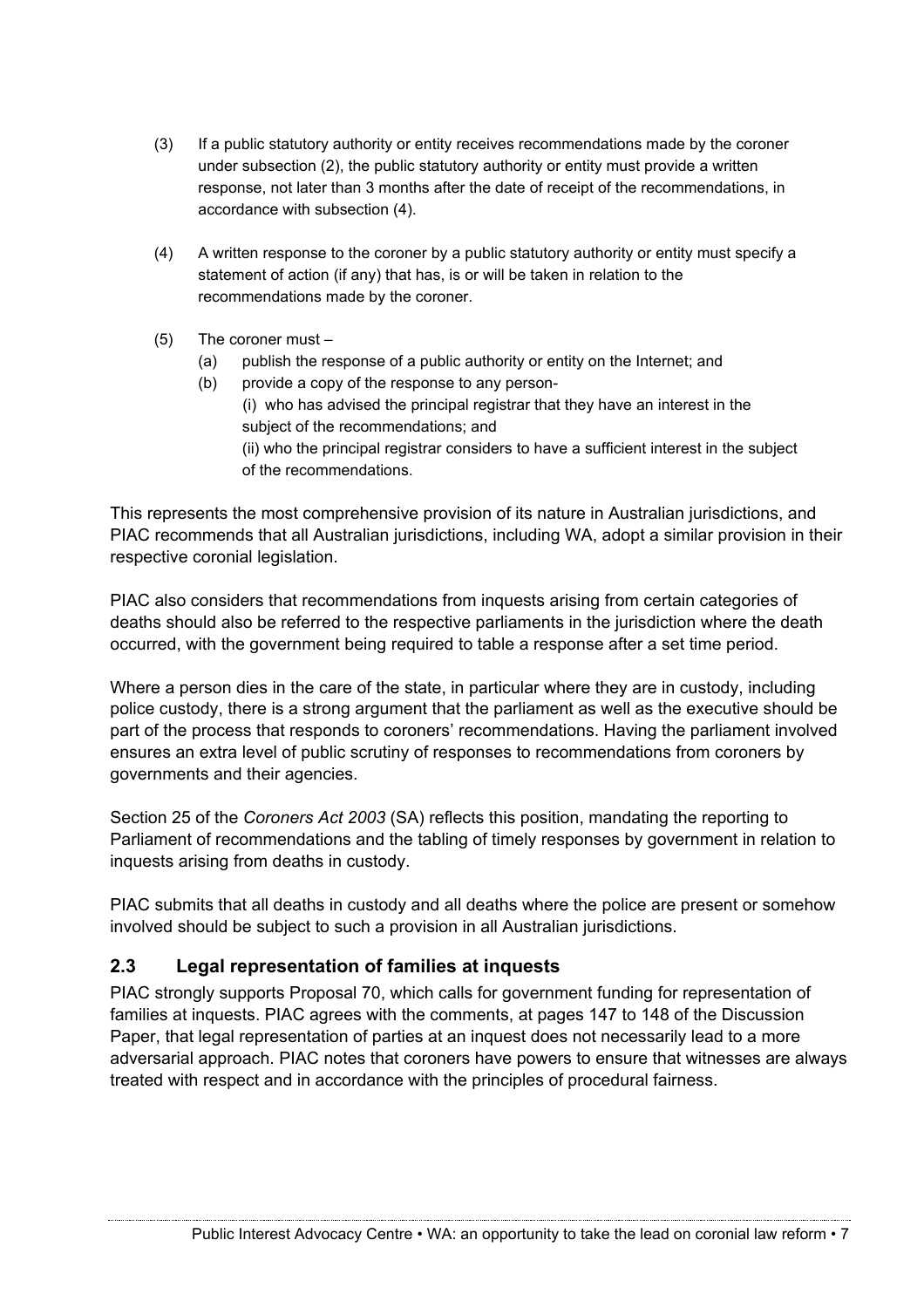While it seems that Australian coroners do not usually create barriers to families of the deceased person being given leave to appear at inquests, the funding of legal representation of families is more problematic.

PIAC has experience representing families at inquests in NSW, including families of persons who have died in custody. Recently, PIAC acted in a matter where a person suicided during a period in which they were receiving treatment in the community from a public health provider. In all cases, the government bodies involved were fully represented by counsel at the inquest. In a recent death in custody matter where PIAC represented the family of the deceased, NSW Corrective Services, NSW Justice Health, two prison officers and two nurses all had separate representation. Only the nurses where not represented by counsel.<sup>10</sup> In the matter concerning the suicide, the Area Health Service providing the care, a nurse and a government psychiatrist all had separate legal representation, again all with counsel except the nurse.<sup>11</sup>

If families cannot find accessible legal representation at inquests, there is a power imbalance that cannot be easily remedied, even with the best efforts of a diligent counsel assisting the Coroner. Families are often at different stages of the grieving process at the time of the inquest, and if they come from a disadvantaged group or English is not their first language, the power imbalance is amplified.

Legal Aid NSW has in recent years established a Coronial Unit that provides representation, and some limited grants, at inquests, including for families, subject to their usual legal aid guidelines. Legal aid for the representation of families at inquests is less available in other states and territories.

Given that there is both a forensic and therapeutic purpose in families being represented at inquests, PIAC submits that more resources should be allocated to ensure that legal representation is provided to those who cannot afford it themselves.

PIAC supports the recommendations made by the former Australian Coronial Reform Working Group (ACRWG) (now called the Australian Inquest Alliance). They have stated:

Unlike many other legal proceedings, costs are not usually awarded in inquests, because inquests are formally inquisitorial, and technically there are no parties. This is despite the fact that many families find inquest proceedings highly formal and intimidating, especially when there are issues involving government departments or corporations, whose interests are often advanced in an adversarial manner. The legal issues can also be very complex and the whole process may be the subject of intense media interest. Unrepresented families tend to rely on the coroner's assistant or police informant for legal advice, which raises conflicts of interest.<sup>12</sup>

PIAC supports the following recommendations suggested by ACRWG:

 <sup>10</sup> *Inquest into the death of Mark Holcroft* (2011) DSC McMahon 12 August 2011

<sup>11</sup> *Inquest into the death of Jason Szczepek* (2010) DSC Macpherson 3 June 2010.

<sup>12</sup> Australian Coronial Reform Working Group, *Australian Coronial Reform- The Way Forward* (2009) 26.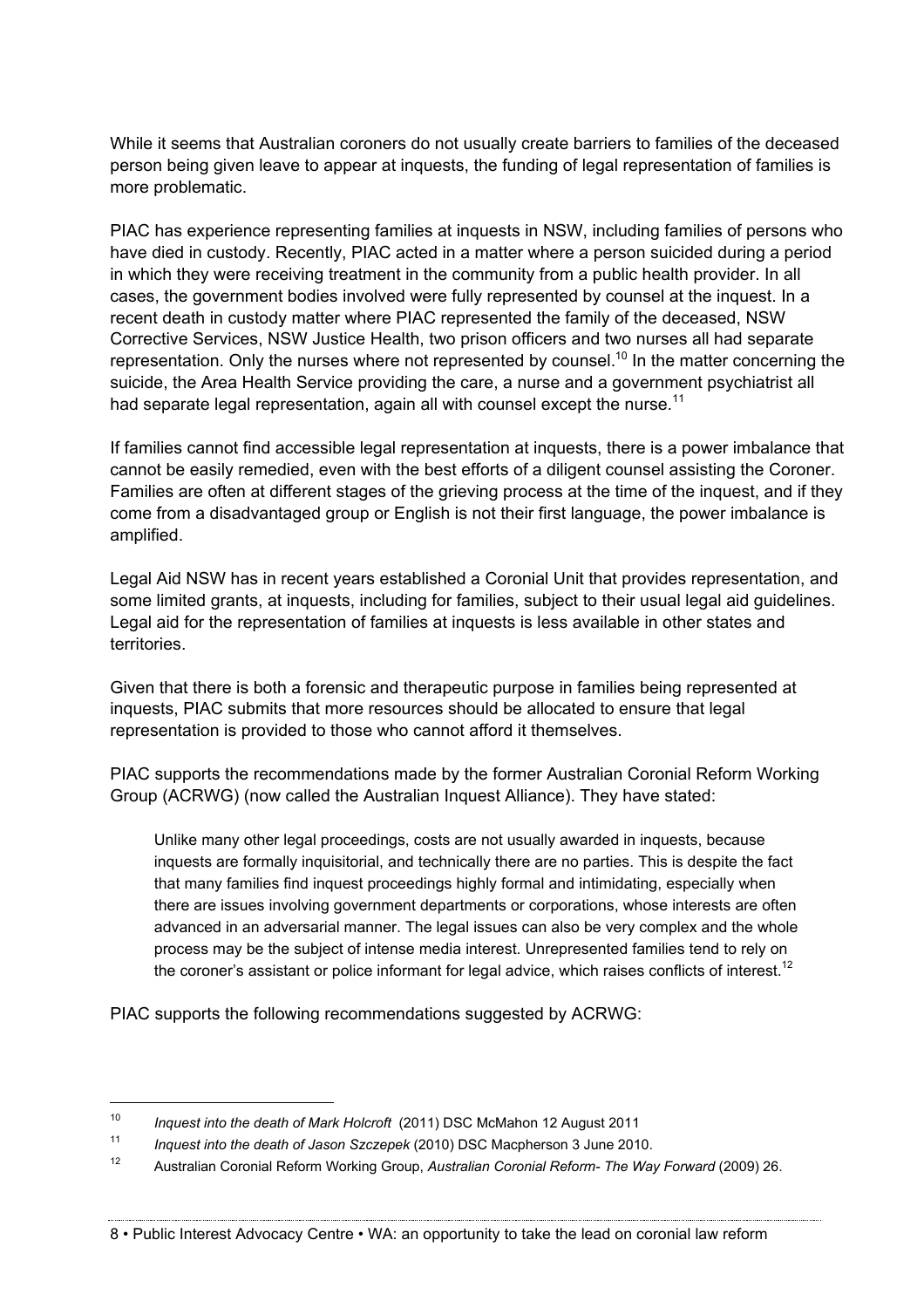- Legal aid must be sufficient to enable all families to obtain, without financial hardship, legal advice and representation for investigations and inquests, as a fundamental component of Australia's international human rights obligations under the right to life.
- Legal aid must be sufficient to enable all advocacy organisations with a sufficient interest to intervene in inquests, as a fundamental component of Australia's international human rights obligations under the right to life.
- A specific pool of funds should be made available to enable community legal centres to provide legal representation for families at inquests.
- Aboriginal Legal Services [should] be funded to provide legal representation for Indigenous families at inquests.<sup>13</sup>

#### **2.4 The need for support for and liaison with families**

The therapeutic role that inquests can play is often acknowledged but has not, until recently, been formally recognised in Australian law. This has lead to an uneven approach by different coroners to the needs of families and their communities outside the narrow focus of their role in declaring the 'manner and cause' of a death.

PIAC submits that this role of the coroner should be at least acknowledged in the purpose/objects clause of coronial legislation and/or national uniform coronial legislation.

In his article 'Death investigation: the coroner and therapeutic jurisprudence', Ian Freckelton cites a recommendation of the Victorian Parliament Law Reform Committee in 2006 that one of the purposes of coronial legislation should be 'to accommodate the needs and provide support for families, friends and others associated with a death which is the subject of a coronial investigation'.14

The article cites a study undertaken in Victoria for the Committee, which suggested there was

a problematic incidence of families being unclear about the roles, functions and processes of the coroner, as well about those of the police. Too many were also unaware of their ability to engage in the coronial process, and their ability to touch or view the body of the deceased, to be consulted about or give permission for an autopsy, and to view documentation considered by the coroner, including police briefs. The report emphasised the need for improvements in the frequency of communication between the coroner's office and family members, as well as the provision of information about matters such as counselling and support services.<sup>15</sup>

PIAC, both from its experience representing families in inquests in NSW and from anecdotal evidence received from the families of deceased persons, submits that the same is true of families in NSW and throughout Australia.

 $15$  Ibid 9.

 $13$  Ibid.

<sup>14</sup> Ian Freckelton, 'Death investigation, the coroner and therapeutic jurisprudence' (2007) 15 *Journal of Law and Medicine* 1, 9.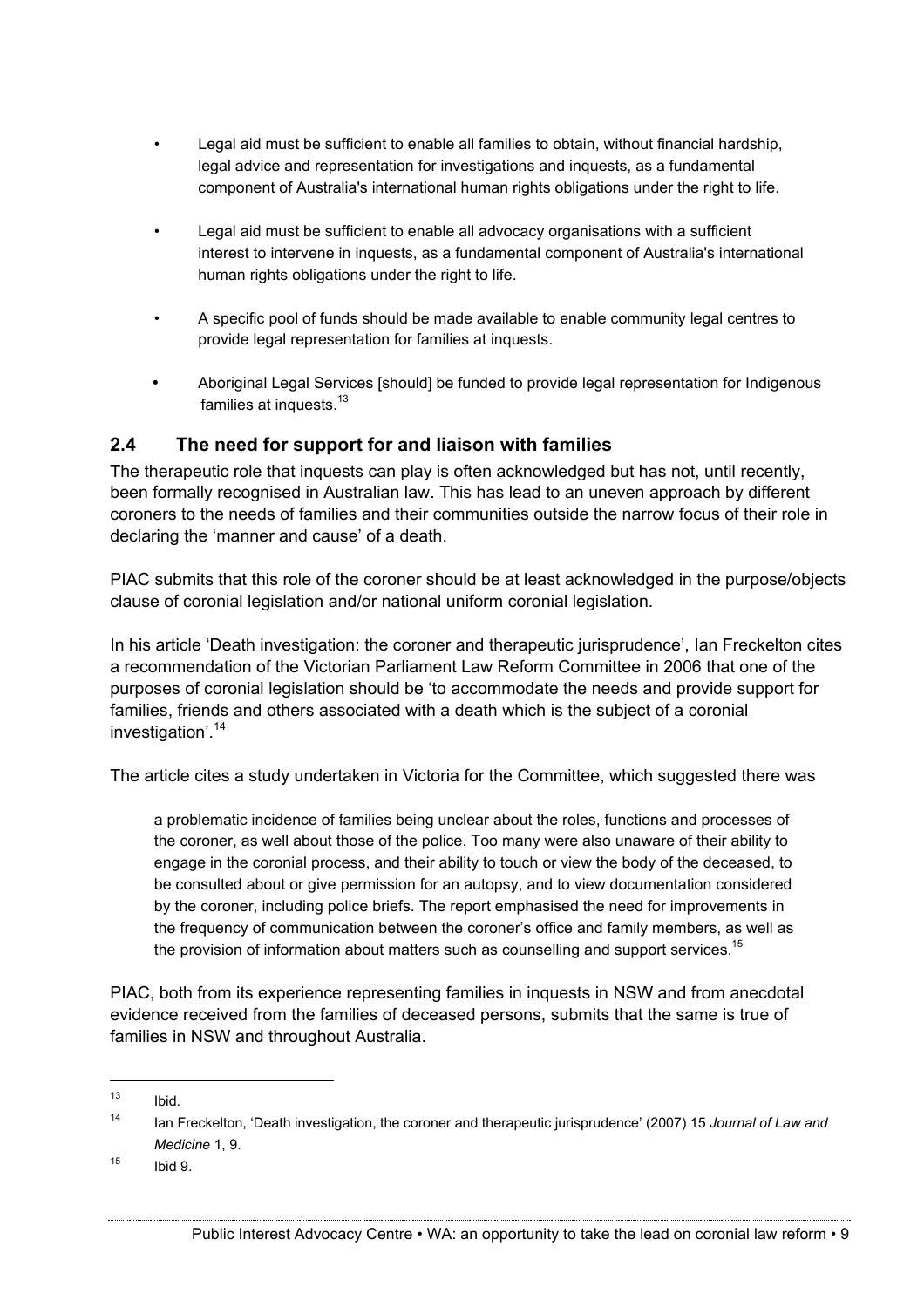PIAC recommends that all Australian coroners Acts should have a provision similar to 8 of the *Coroners Act 2009* (Vic), which states:

Factors to consider for the purposes of this Act

When exercising a function under this Act, a person should have regard, as far as possible in the circumstances, to the following-

- (a) that the death of a family member, friend or community member is distressing and distressed persons may require referral for professional support or other support;
- (b) that unnecessarily lengthy or protracted coronial investigations may exacerbate the distress of family, friends and others affected by the death;
- (c) that different cultures have different beliefs and practices surrounding death that should, where appropriate, be respected;
- (d) that family members affected by a death being investigated should, where appropriate, be kept informed of the particulars and progress of the investigation;
- (e) that there is a need to balance the public interest in protecting a living or deceased person's personal or health information with the public interest in the legitimate use of that information;
- (f) the desirability of promoting public health and safety and the administration of justice.

#### **2.5 The investigation of deaths in custody or deaths where there is a police presence**

PIAC welcomes the focus of the Discussion Paper on this issue. Investigations of deaths should be independent and free from apparent or actual bias. Deaths where police are present attract a lot of public and media attention. Often, police spokespeople provide their own perspective on the events in question, while noting that there will be a full investigation by the coroner at a subsequent inquest.

This situation creates a clear conflict of interest. The police or individual police officers involved are, in a democracy, entitled to give their versions of events when something is in the public arena. However, the public and families of deceased persons in particular are understandably concerned when investigations are carried out by police officers, even if they come from different units or different geographic locations to those involved with the death. There is a perception that police will be more sympathetic to other police, rather than the deceased. Similarly, in cases involving a death in corrective services custody, there is a perception that police officers will be more sympathetic to prison officers, rather than prisoners whom they would have helped to incarcerate in the first place.

In both cases, it is important that the public's perception of neutrality in the investigation is maintained, even if we accept that in the majority of inquests that involve deaths in custody or deaths where police are present, there is no evidence of actual bias.

PIAC notes the range of options suggested to address this problem, particularly in relation to police related deaths at pages 93 to 96 of the Discussion Paper. PIAC notes the preference of the WA Law Reform Commission for a model where investigators from the WA Corruption and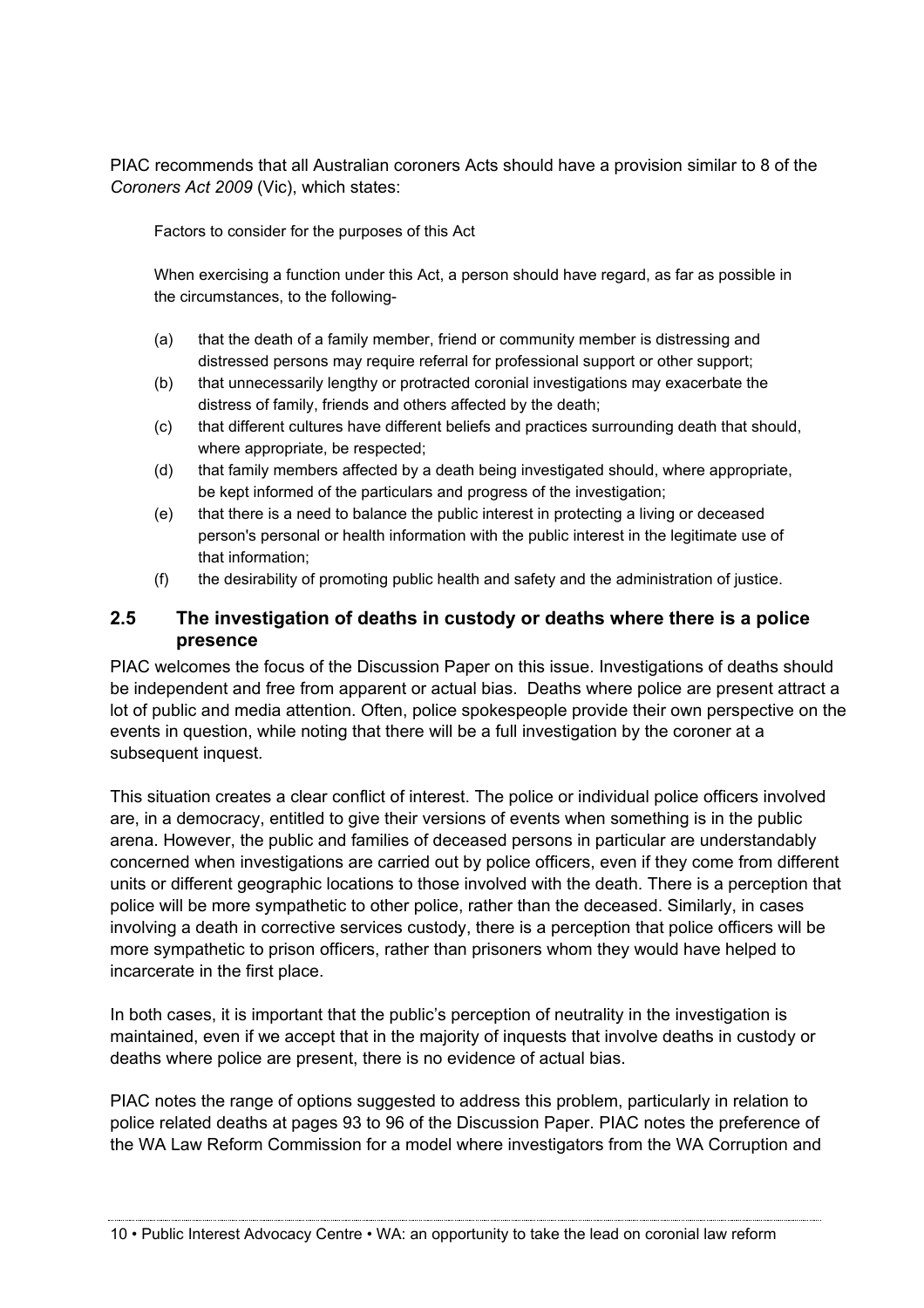Crime Commission are embedded with the police in investigations where there might be a suggestion of bias and/or conflict of interest.

PIAC supports this approach in preference to the status quo, but would urge the Commission to recommend that there should be independent bodies established and funded to carry out the particular task of investigating deaths in custody and police-related deaths.

PIAC believes this is an issue that should be dealt with on a national basis, with a core national team of experienced investigators able to co-opt investigators from the various Australian police forces and anti-corruption bodies, such as the WA Corruption and Crime Commission and the NSW Police Integrity Commission, as well as the various state, territory and Commonwealth Ombudsman. This team could report directly to the various state coroners. Given the persistence of deaths in custody and deaths involving the police Australia-wide, there would be an ample number of investigations for such a unit to undertake. The funding for such a unit should be shared by all Australian governments on a permanent basis.

# **3. Responses to particular proposals and questions in the Discussion Paper**

### **3.1 Proposal 1 – Objects of the Coroners Act**

PIAC supports the proposal and recognises the importance of comprehensive objects in coronial legislation.

PIAC is particularly supportive of the proposed object (e). Contributing to the reduction in the incidence of preventable deaths is a key function of all Australian coroners. Stating this as an objective of legislation has the effect of both educating the public about this important role and mitigating against any potential attempt by parties during an inquest to limit the role of the coroner in this regard.

## **3.2 Proposal 60 - guidance for coroners on when an inquest should be held**

PIAC is supportive of this proposal.

PIAC submits that the proposed provision is preferable to the provisions of the *Coroners Act 2009* (NSW), which provides for a general jurisdiction to conduct inquests after reportable deaths, and then sets out provisions indicating when an inquest may be dispensed with. The proposed WA provision reinforces the importance of recommendations and the role of the coroner in the prevention of deaths.

This can be contrasted with the *Coroners Act 2009* (NSW*)* which, on recent construction by the NSW Supreme Court, provides that the desirability of recommendations and consequently the Coroner's role in preventing deaths, is not something that can be taken into account in a decision to proceed with or dispense with an inquest.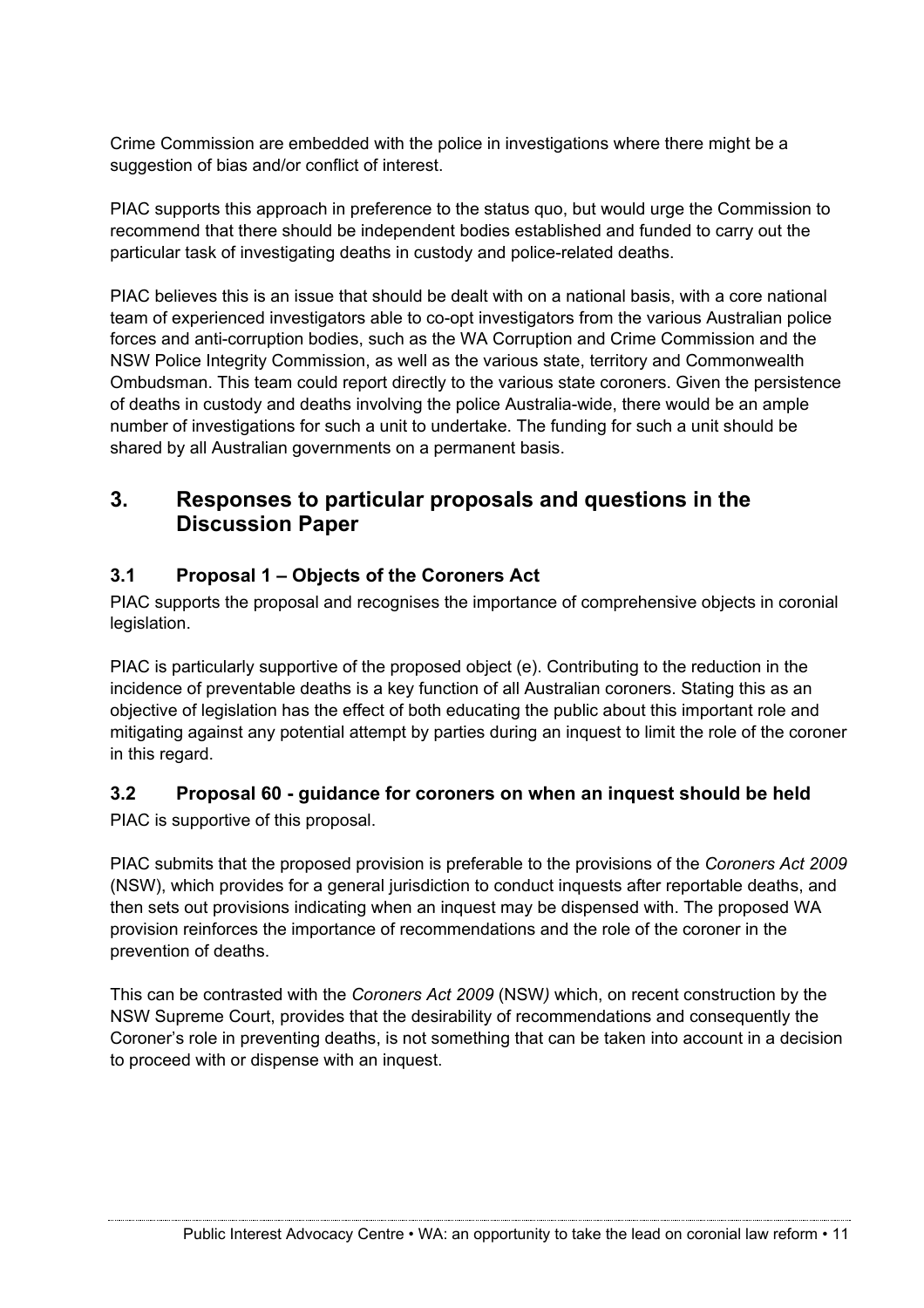In *Josephine Conway v Mary Jerram, Magistrate and NSW State Coroner*, <sup>16</sup> the court considered an application to overturn the decision of the NSW State Coroner to dispense with an inquest. Barr J held that

the phrase "manner of death" should be given a broad construction so as to enable the coroner to consider by what means and in what circumstances the death occurred.<sup>17</sup>

Barr J also stated:

The power of a coroner to make recommendations about matters of public health and safety seems apt to enable the coroner to consider matters outside the scope of what may be considered necessary to determine the manner and cause of death.<sup>18</sup>

His Honour went on to say:

However, the power cannot arise until there is an inquest and there cannot be an inquest unless the evidence justifies it.<sup>19</sup>

This final statement diminishes the importance and relevance of the recommendation-making power of coroners. An inquest should be held if the likely outcome is a set of recommendations that have the potential to prevent death. This should be the case, even if the direct cause of the death is not in dispute. As stated in 2.1 above, coronial legislation should state that inquests should be held for the purpose, among others, of making recommendations, particularly recommendations that are aimed at preventing similar deaths occurring in the future.

#### **3.3 Proposal 41 - Specialist health care-related death investigation team**

PIAC strongly supports this proposal and believes it should be adopted in all coronial jurisdictions.

PIAC recently acted for the family of the late Mark Holcroft in the July 2011 inquest into his death. The Coroner delivered his findings on 12 August 2011. Mark Holcroft died in 2009 of a heart attack in a prison van travelling from Bathurst Correctional Centre to Manus Correctional Centre. NSW police conducted the investigation into his death for the Coroner. The police brief to the Coroner contained his medical records from NSW Justice Health, but the police investigation was centred totally on events in the prison van on the day Mark Holcroft died.

The medical notes revealed that Mr Holcroft had complained of chest pains a week before he died. He was given one dose of medication and tests (several electrocardiograms) but no other treatment. PIAC raised with the Coroner the need for the issue of the adequacy of Mr Holcroft's health care before his death to be dealt with at the inquest. The Coroner agreed and requested an expert report.

<sup>&</sup>lt;sup>16</sup> [2010] NSWSC 371.

 $17$  Ibid [52].

 $18$  Ibid [63].

 $19$  Ibid [63].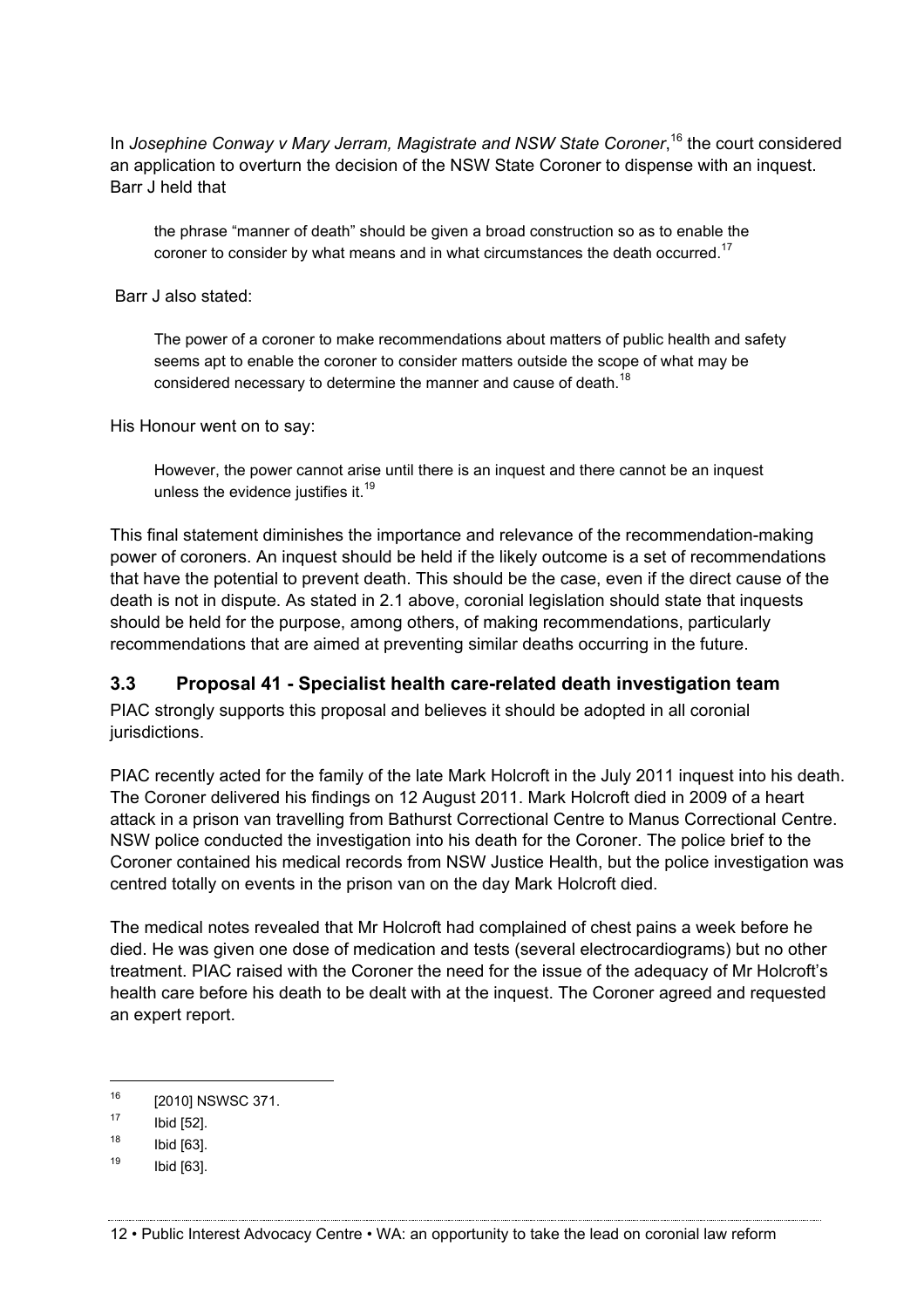That report changed the focus of the inquest entirely because it found that Mr Holcroft's death would probably have been prevented if the second electrocardiogram he was given had been correctly interpreted and he had been transferred to hospital for successful management of his acute coronary syndrome.

The inquest examined the events of the day Mr Holcroft died and the conditions the prisoners in the van suffered, with no food, water or comfort stops on a four hour plus journey. However, extensive evidence was also given about the care and treatment that Mr Holcroft received from the time he entered the prison system until his death.

The Coroner, Mr McMahon, made the following finding:

Mark's death is therefore primarily the result of the failure of Justice Health to provide him with proper care.<sup>20</sup>

The Holcroft family did have legal representation and PIAC was able to raise the health care related issues, and have them included in the issues dealt with by the Coroner. Whether they would have been issues before the Coroner had the family not been legally represented is unclear. They had not been contemplated for examination by the police in their investigation for the Coroner.

The police are not experts in health care matters. Had there been a specialist health care related investigation team in NSW, they would have at least been able to advise the police and the Coroner that there were questions to ask about Mark Holcroft's health care.

These questions could have been raised and dealt with earlier, compared to when they were finally raised by PIAC, and an appropriate investigation could have been commenced at the same time as the police investigated the immediate events leading to Mr Holcroft's death. In some matters, it may be too late to properly investigate these matters when an inquest finally becomes listed at the Coroner's Court. This delay was not crucial in the Holcroft inquest, but in other matters, because of faded memories and lost evidence, time could be crucial in ensuring the effectiveness and accuracy of the investigation.

PIAC notes that in New Zealand, there is a memorandum of understanding between the New Zealand Health and Disability Commissioner and the Coroner. Cooperation takes place between the two in health care related deaths. In Australia, although the NSW Coroner has the power to refer matters to the NSW Health Care Complaints Commission (HCCC) following an inquest, there is certainly no active cooperation between the Coroner and the HCCC like that which occurs in New Zealand.

PIAC submits that there should be similar memoranda of understanding between all Australian coroners and their respective state and territory health care complaints bodies. Such formal cooperation could greatly augment the role of a specialist health care-related death investigation team, attached to coroner's offices.

 <sup>20</sup> *Inquest into the death of Mark Holcroft* (2011) DSC McMahon 12 August 2011, 11.